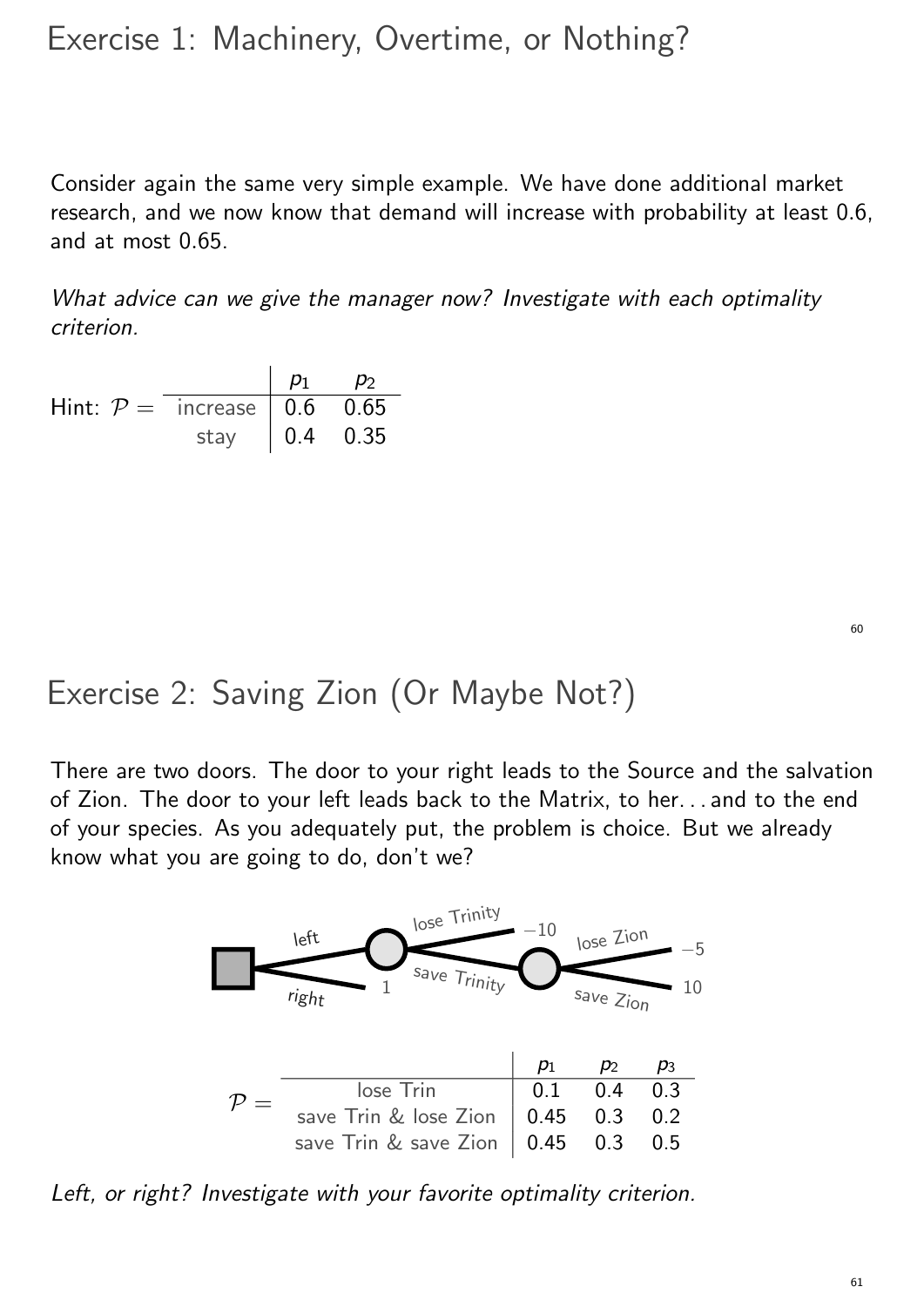## Exercise 3: A Risky Investment

You have the option to invest some money. The market can either improve, remain, or worsen. The set of probabilities for your lower prevision are tabulated below. You have the choice between 4 options, summarized in the decision tree below.



Which options should you definitely not consider? First consider interval dominance, then consider maximality. Which of these two criteria gives the better answer?

```
62
```
#### Exercise 4

The following is again the very simple example, solved in Python, for Γ-maximin, Γ-maximax, interval dominance, and maximality, respectively:

```
>>> from improb . lowprev . lowpoly import LowPoly
>>> from improb . decision . opt import *
>>> lpr = LowPoly (2, credalset =[[.5 , .5], [.8 , .2]])
\gg gambles = [[440, 260], [420, 300], [370, 370]]
>>> opt = OptLowPrevMaxMin (lpr )
>>> list ( opt ( gambles ))
[[370 , 370 ]]
>>> opt = OptLowPrevMaxMax (lpr )
>>> list ( opt ( gambles ))
[[440 , 260 ]]
>>> opt = OptLowPrevMaxInterval ( lpr )
>>> list ( opt ( gambles ))
[[440, 260], [420, 300], [370, 370]]>>> opt = OptLowPrevMax ( lpr )
>>> list ( opt ( gambles ))
[[440, 260], [420, 300], [370, 370]]
```
Solve Exercises 1, 2, and 3 similarly. [Hint: The first argument of LowPoly denotes the number of events.]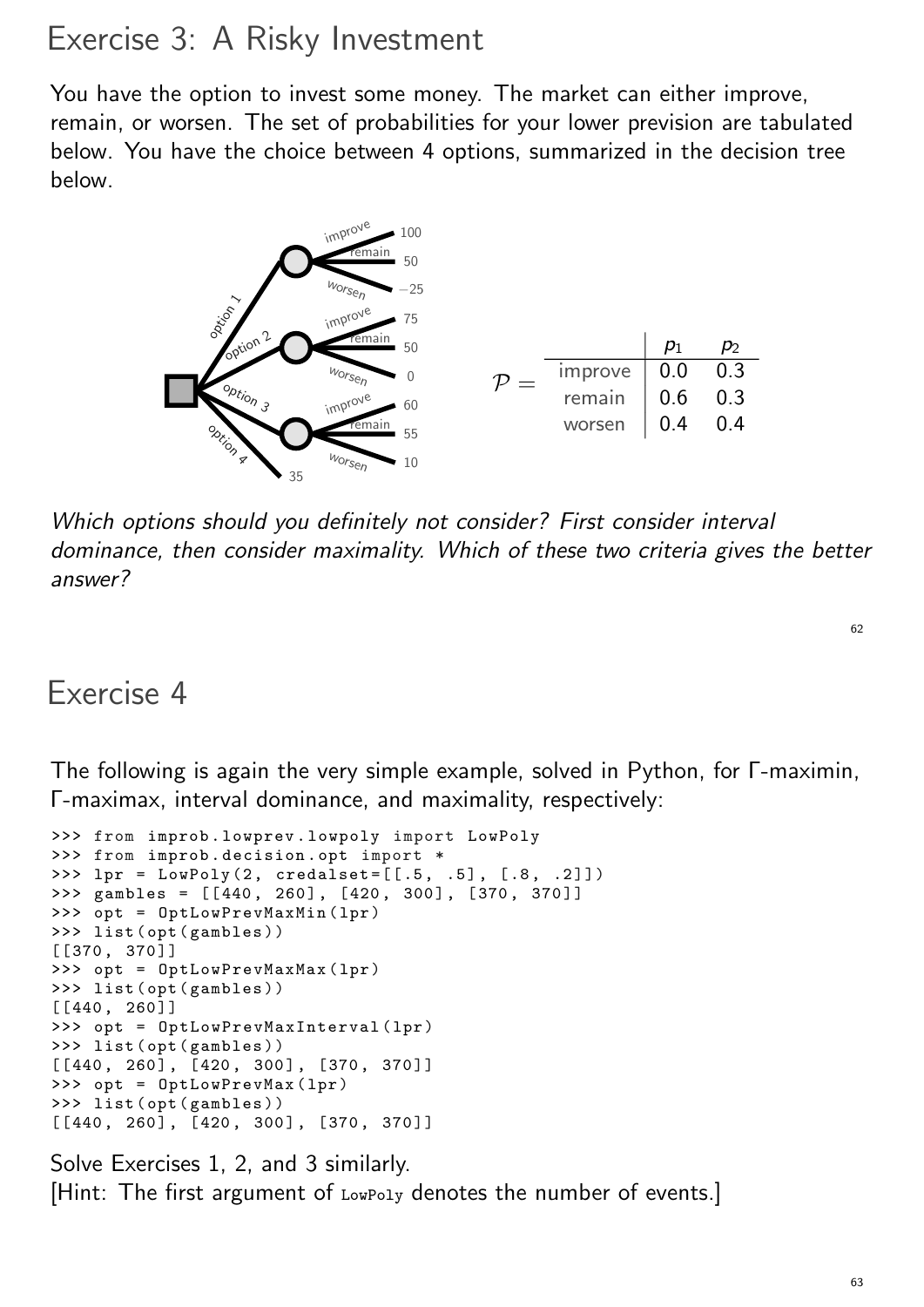Exercise 5 (\*)

Let g be any gamble on  $\mathcal{X}$ , with lower prevision L and upper prevision U. Let c be any constant. Suppose you have the choice between the uncertain gain  $g$ , or the certain gain c.

Under each of the criteria, determine which of  $g$  or  $c$  (or both!) are optimal, under the following circumstances:

- $\blacktriangleright$  c < l
- $L < c < U$
- $\blacktriangleright$  c > U

In Exercise 3, option 4 corresponds to an investment without risk, as it yields the value  $c = 35$  independently of the market, however, we found that this value was too low relative to the other options to be optimal.

For what values for c would you change your mind? Again, investigate this using each of the criteria.

Exercise 6

State one advantage, and one disadvantage, of solving a sequential decision problem by normal form backward induction, compared to solving it by normal form.

Can you think of a situation in which normal form backward induction would be less efficient than normal form?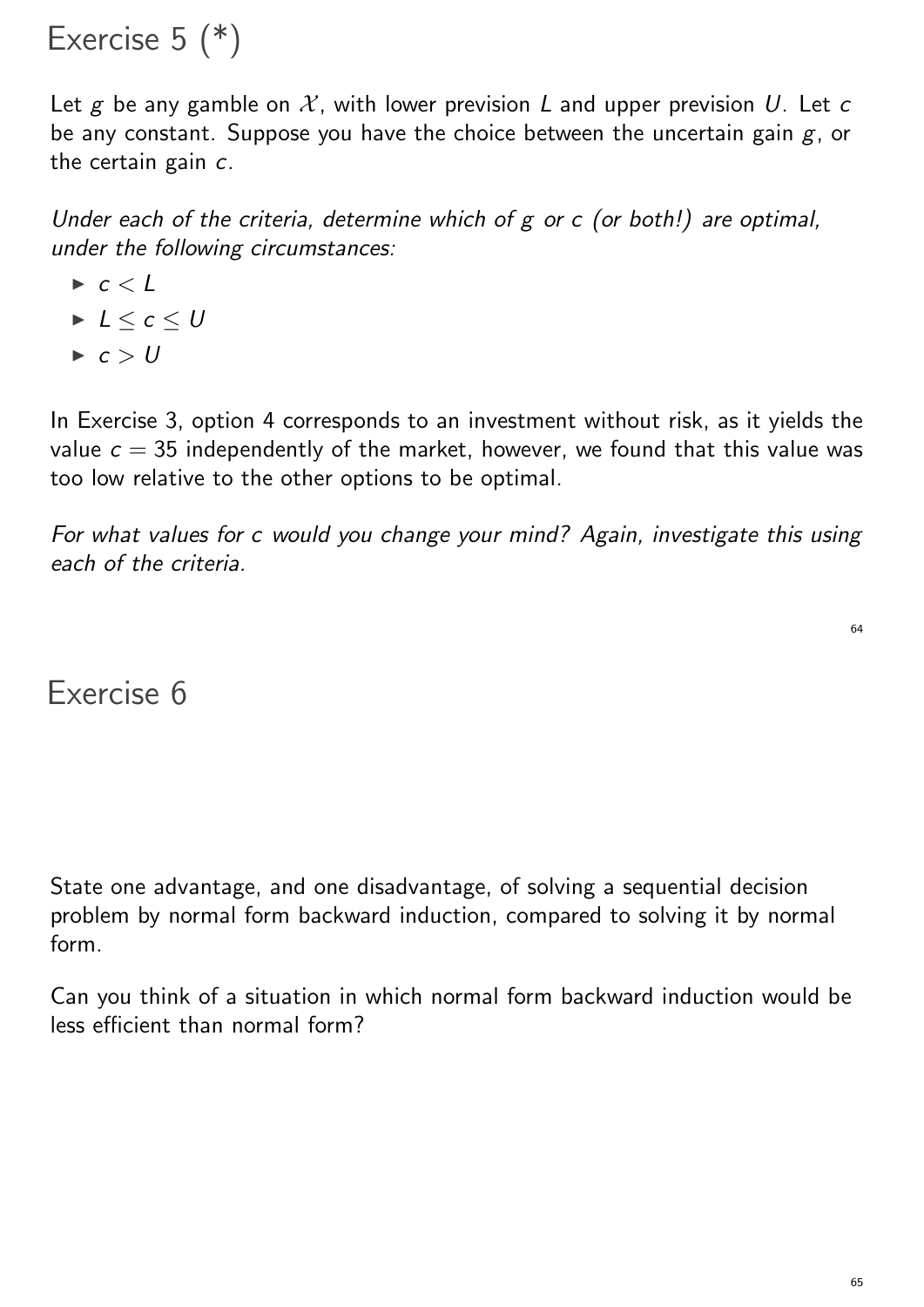### Exercise 7

Solve the following sequential decision problem for maximality, using either normal form, or normal form backward induction.



### Exercise 8 (\*)

The following program solves the previous exercise in Python for maximality, by normal form backward induction:

```
>>> from improb . lowprev . lowpoly import LowPoly
>>> from improb . decision . opt import *
>>> from improb . decision . tree import *
>>> pspace = PSpace (["S1", "S2"], ["E1", "E2"])
>>> E1 = pspace . make_event (["S1", "S2"], ["E1"], name ="E1")
>>> E2 = pspace.make_event(["S1", "S2"], ["E2"], name="E2")
>>> S1 = pspace.make_events(["S1"], ["E1", "E2"], name="S1">>> S2 = pspace.make_events(["S2"], ["E1", "E2"], name="S2")
```
(continued on next slide)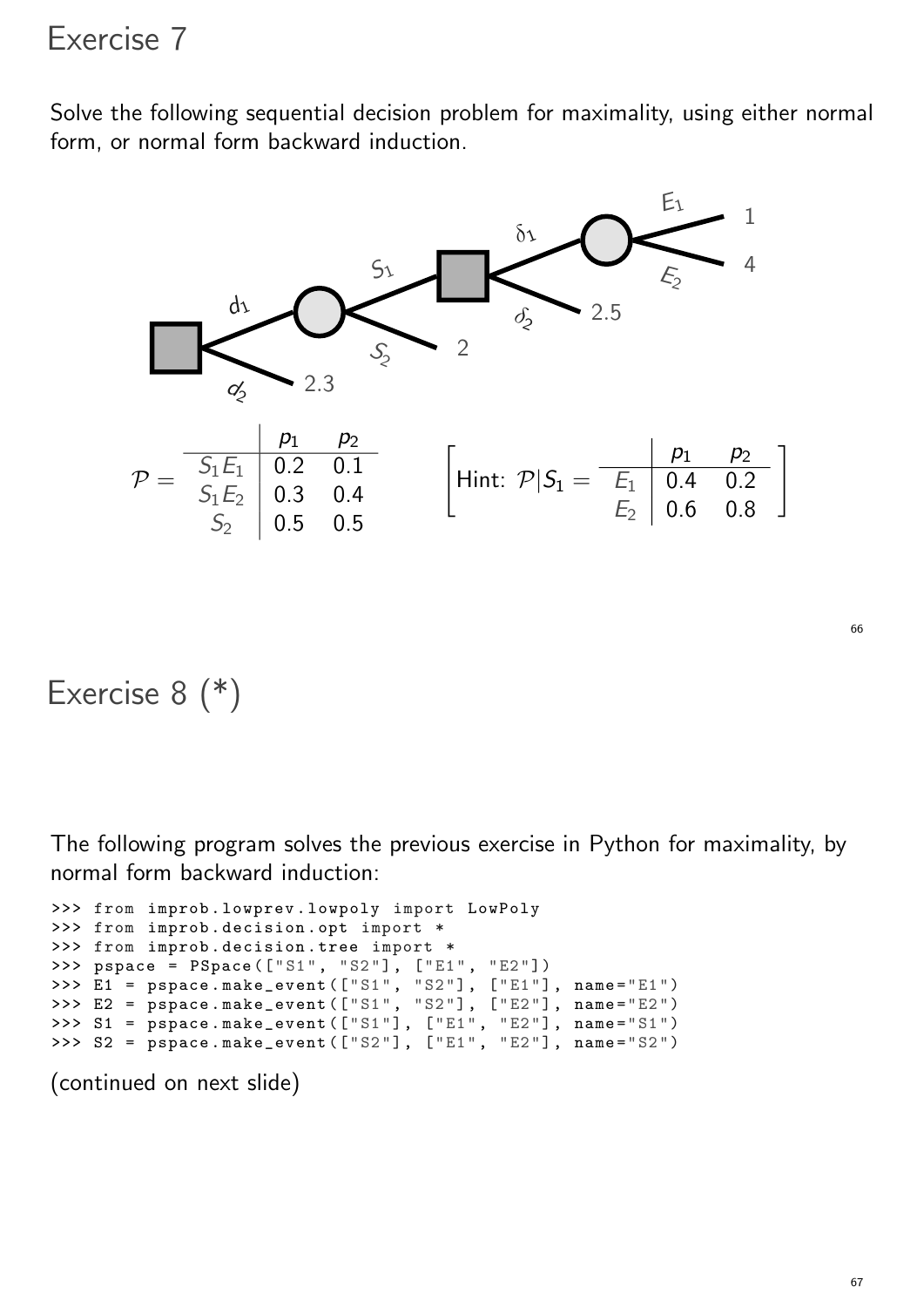(continued from previous slide)

```
>>> t3 = Chance ( pspace )
>>> t3[E1] = 1
>> t3[E2] = 4
\Rightarrow \Rightarrow t2 = Decision ()
>>> t2[" delta1 "] = t3
>>> t2[" delta2 "] = 2.5
\Rightarrow \Rightarrow t1 = Chance (pspace)
>>> t1[S1] = t2
>> t1[S2] = 2
>>> t0 = Decision ()
>>> t0["d1"] = t1
>>> t0["d2"] = 2.3
>>> print (t0)
>>> lpr = LowPoly ( pspace )
>>> lpr . set_lower (S1 & E1 , 0.1 )
>>> lpr . set_lower (S1 & E2 , 0.3 )
>>> lpr . set_precise (S2 , 0.5 )
>>> opt = OptLowPrevMax ( lpr )
>>> for gamble , normal_form_decision in t0 . get_norm_back_opt (opt ):
         print (normal_form_decision)
```
Verify the solution. For what value of  $d_2$  does  $d_2$  become uniquely maximal? If you found this easy, also solve Exercises 9, 10, and 11, using Python.

### Exercise 9 (\*)

Tomorrow, a subject is going for a walk in the lake district. It may rain  $\left( E_{1}\right)$ , or not  $(E_2)$ . The subject can either take a waterproof  $(\emph{d}_1)$ , or not  $(\emph{d}_2)$ . But the subject may also choose to buy today's newspaper, at cost  $c$ , to learn about tomorrow's weather forecast  $(d_S)$ , or not  $(d_{S^c})$ , before leaving for the lake district. The forecast has two possible outcomes: predicting rain  $(S_1)$ , or not  $(S_2)$ .  $Solve$ for maximality, with  $c = 1$ .



69

68